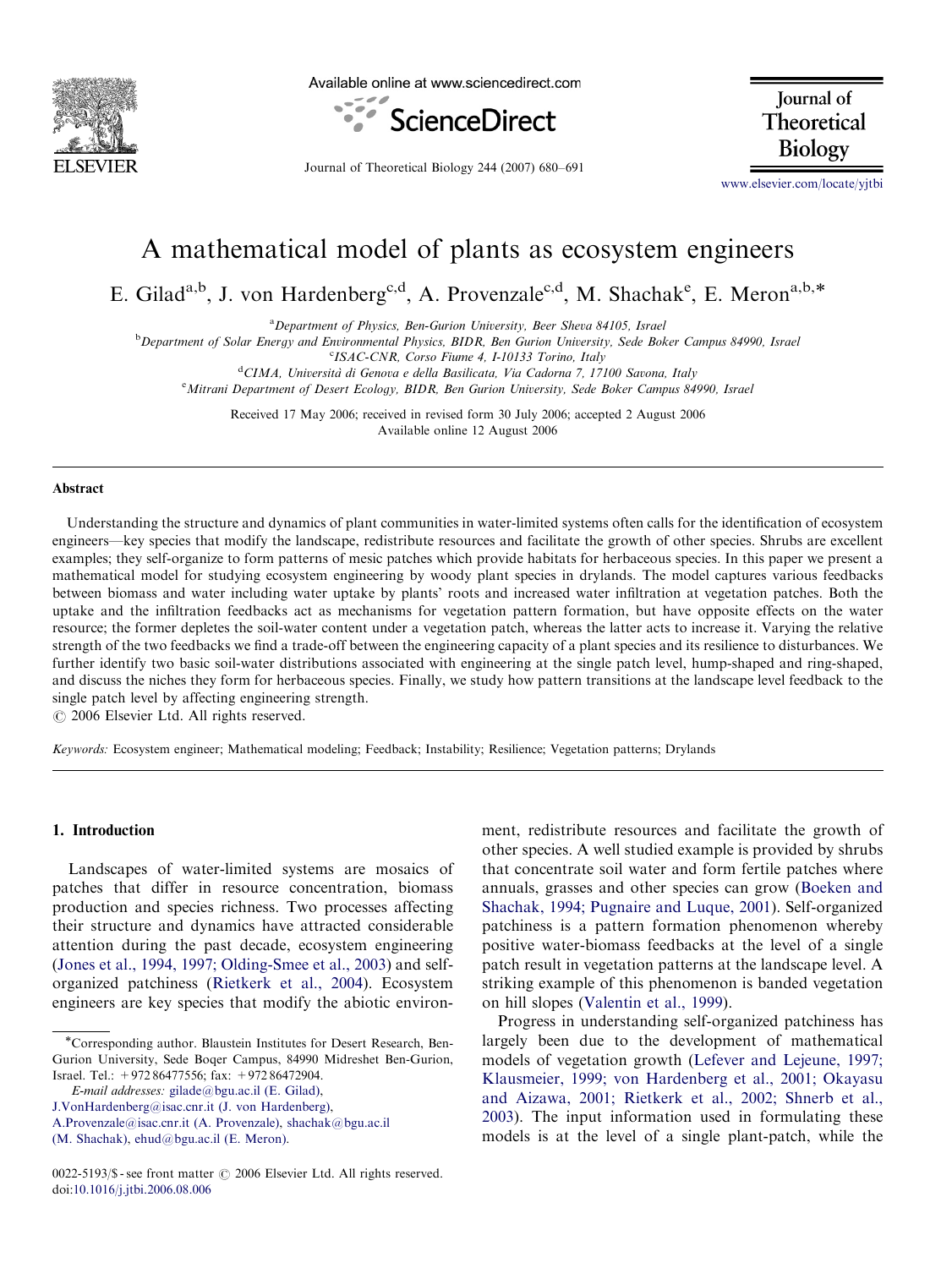predictive power extends to the patchwork created at the landscape level. These models reproduce various biomass patterns observed in the field [\(Rietkerk et al., 2004\)](#page-11-0), predict the possible coexistence of different stable patterns under given environmental conditions, and identify a generic sequence of basic pattern states along the rainfall gradient ([von Hardenberg et al., 2001; Meron et al., 2004\)](#page-11-0).

Despite the relative success in reproducing biomass patchiness, current models [\(Rietkerk et al., 2004](#page-11-0)) provide very limited information about the dynamics and the spatial distributions of the soil-water resource, and thus about engineering. In general, the water resource is coupled to the plant biomass through various feedback processes including reduced evaporation by shading ("shading feedback"), increased infiltration at vegetation patches (''infiltration feedback'') and water uptake by plants' roots (''uptake feedback''). The first two processes act to concentrate the water resource at vegetation patches, thus acting as positive feedbacks. The water-uptake process acts to deplete the water resource, and in this sense can be regarded as a negative feedback. Current models [\(Okayasu and Aizawa, 2001;](#page-11-0) [Rietkerk et al., 2002](#page-11-0)) take into account all three feedbacks but overlook an important ingredient of the water uptake process: root-system augmentation in response to biomass growth. This ingredient induces positive feedback relationships between biomass and water, for it acts to increase the amount of soil water available to the plant by probing larger soil volumes. To capture this effect, it is necessary to model explicitly the non-locality of water uptake: uptake at a given spatial point is also due to distant plants whose roots extend to that point. Root-system augmentation affects the soilwater distribution as well as the capability of plants to withstand water stress, and is therefore an essential component in modeling plants as ecosystem engineers.

In this paper we present and study a mathematical model for vegetation growth in water-limited systems that captures root-system augmentation through non-local terms in the model equations. We first use the model to study biomass patterns along aridity gradients and reproduce results obtained with earlier models. We then study ecosystem engineering, addressing aspects such as resilience to disturbances, engineering niches and the effects of spatial patterning at the landscape level. A brief account of the model to be presented here has been given in [Gilad et al. \(2004\)](#page-10-0).

# 2. Background

Ecosystem dynamics at the landscape level involve a multitude of interacting species with many traits in respect to resource acquisition and distribution. Some species, however, have greater impacts than others in the sense that their introduction or removal can dramatically alter the ecosystem's behavior. One example are ''keystone species'' ([Power et al., 1996](#page-11-0)), whose roles in energy flow and nutrient cycling can affect the trophic web structure of the system. Recently, another type of key species, named ''ecosystem engineers'' [\(Jones et al., 1994, 1997; Olding-](#page-10-0)[Smee et al., 2003](#page-10-0)), has been identified. Unlike keystone species, which directly affect the biotic component, ecosystem engineers affect the physical environment, thereby changing resource distributions and, as a result, species diversity and ecosystem functioning ([Odling-Smee,](#page-11-0) [1988; Jones et al., 1994, 1997; Shachak and Jones, 1995;](#page-11-0) [Gurney and Lawton, 1996; Perry, 1998; Laland et al., 1999;](#page-11-0) [Shachak et al., 2005\)](#page-11-0).

Processes of resource distribution are normally combinations of biotic factors, associated with ecosystem engineers, and abiotic factors. One abiotic factor contributing to water redistribution in drylands is dust and sediment deposition in rocky watersheds ([Yair and](#page-11-0) [Shachak, 1987\)](#page-11-0). The higher water infiltration rates in deposition patches induce source-sink water flow relationships and enrich the water content in these patches. Biotic factors include cyanobacteria that form partially impermeable biogenic crusts, limiting infiltration of rainfall and favoring surface runoff generation, and plants, particularly shrubs, that act as sinks for the surface-water flow. The accumulation of litter and dust under the shrub forms a mound with high infiltration capacity, which not only absorbs direct rainfall but also intercepts the runoff water generated by the soil crust. Reduced evaporation under the shrub canopy further contributes to local water accumulation. The water-enriched patch and the accumulated dust and litter create an island of fertility ([Charley and West,](#page-10-0) [1975](#page-10-0)) under the shrub canopy, characterized by higher concentration of water, nutrient and organic matter as compared with the surrounding crusted soil.

At the landscape level self-organization processes generating spatial patch patterns may take place. Depending on environmental conditions (rainfall, topography, grazing stress, etc.) and species traits, different vegetation patterns have been observed, including band, labyrinth, spot, and gap patterns [\(Valentin et al., 1999; Rietkerk et al., 2002,](#page-11-0) [2004; Meron et al., 2004\)](#page-11-0). The self-organization of vegetation in water-limited systems to form spatial patterns has been attributed to an instability [\(Cross and Hohenberg,](#page-10-0) [1993; Murray, 1993](#page-10-0)) of uniform vegetation which has been produced by several independent models [\(Lefever and](#page-11-0) [Lejeune, 1997; von Hardenberg et al., 2001; Okayasu and](#page-11-0) [Aizawa, 2001; Rietkerk et al., 2002; Gilad et al., 2004](#page-11-0)). The mechanism of the instability is based on positive-feedback relationships between biomass and water. One realization of such a feedback is the increased infiltration of surface water at vegetation patches discussed above. Another realization of a positive water-biomass feedback is rootsystem augmentation; the larger the biomass the bigger the root system and the more soil water the roots can take up. This feedback, which is crucial for understanding ecosystem engineering, is not captured by earlier mathematical models. Another aspect of vegetation patterns that escaped attention in earlier theoretical studies is how pattern dynamics at the landscape level affect water distribution at the single patch level.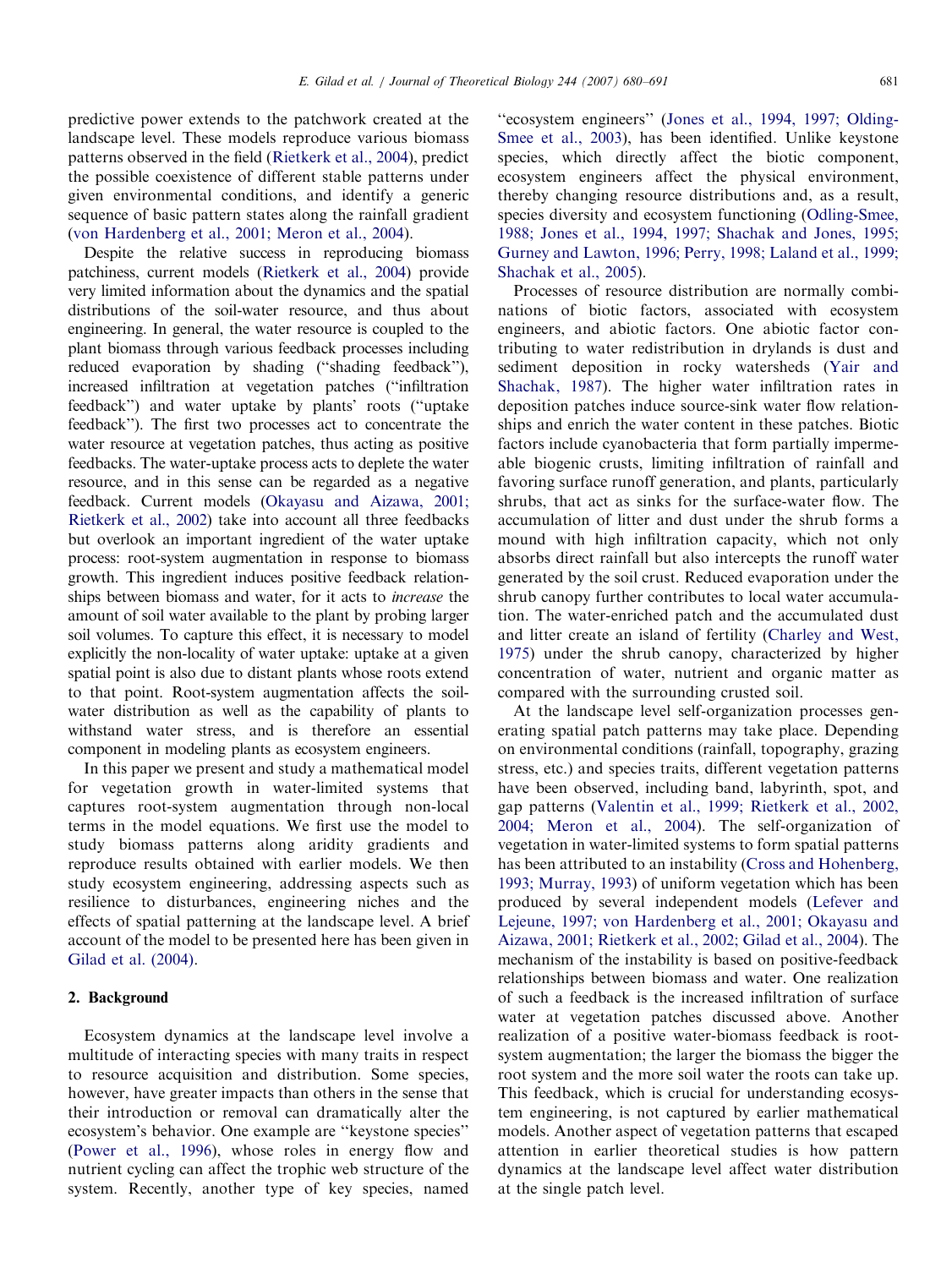# 3. The model

We introduce a model for a single plant species where the limiting resource is water. A ''patch'' in the context of the model is defined to be an area covered by the plant, which generally differs in its water content from the surrounding bare soil. The model contains three dynamical variables: (a) the biomass density variable,  $B(X, T)$ , representing the plant's biomass above ground level in units of  $(kg/m^2)$ , (b) the soil-water density variable,  $W(X, T)$ , describing the amount of soil water available to the plants per unit area of ground surface in units of  $(kg/m^2)$ , and (c) the surface water variable,  $H(X, T)$ , describing the height of a thin water layer above ground level in units of (mm). Rainfall and topography are introduced parametrically; thus vegetation feedbacks on climate and soil erosion are assumed to be negligible. The model equations are:

$$
B_T = G_B B (1 - B/K) - MB + D_B \nabla^2 B,
$$
  
\n
$$
W_T = IH - N(1 - RB/K)W - G_W W + D_W \nabla^2 W,
$$
  
\n
$$
H_T = P - IH + D_H \nabla^2 (H^2) + 2D_H \nabla H \cdot \nabla Z + 2D_H H \nabla^2 Z,
$$

 $(1)$ 

where the subscript  $T$  denotes the partial time derivative,  $X = (X, Y)$  and  $\nabla^2 = \partial_X^2 + \partial_Y^2$ . In the biomass equation the quantity  $G_B$  represents the biomass growth rate, the parameter  $K$  is the maximum standing biomass, the parameter  $M$  is the rate of biomass loss (due to mortality and various disturbances such as grazing), and the term  $D_B\nabla^2 B$  represents seed dispersal. In the soil-water equation the quantity  $I$  represents the infiltration rate of surface water into the soil, the parameter  $N$  is the soil-water evaporation rate, the parameter  $R$  describes the reduction in soil-water evaporation rate due to shading, the quantity  $G_W$  represents the soil water consumption rate, and the term  $D_W \nabla^2 W$  describes soil-water transport in nonsaturated soil ([Hillel, 1998](#page-10-0)). Finally, in the surface-water equation the parameter P is the precipitation rate,  $Z(X)$  is a topography function describing the ground surface height for non-flat topographies, and the parameter  $D_H$  represents the phenomenological bottom friction coefficient between the surface water and the ground surface.

While the equations for  $B$  and  $W$  are purely phenomenological (resulting from modeling processes at the single patch scale), the equation for  $H$  was motivated by shallow water theory. The shallow water approximation is based on the assumption of a thin layer of water where pressure variations are very small and the motion becomes almost two-dimensional [\(Weiyan, 1992\)](#page-11-0).

The infiltration and uptake feedback processes are modeled in the equations through the explicit forms of the infiltration rate term  $I$  and the growth and consumption rate terms  $G_B$  and  $G_W$ . The infiltration feedback is modeled by assuming a monotonously increasing dependence of I on biomass; the bigger the biomass the higher the infiltration rate and the more soil water available to the

plants. This form of the infiltration feedback mirrors the fact that in many arid regions infiltration is low far from vegetation patches due to the presence of the biogenic crust. Conversely, the presence of shrubs destroys the cyanobacterial crust and favor water infiltration. The uptake feedback is modeled by assuming a monotonously increasing dependence of the root-system size on biomass; the bigger the biomass the more extended the root system and the bigger amount of soil water the roots take up from the soil.

The explicit dependence of the infiltration rate of surface water into the soil on the biomass density is chosen as [\(Walker et al., 1981; HilleRisLambers et al., 2001](#page-11-0)):

$$
I = A \frac{B(\mathbf{X}, T) + Qf}{B(\mathbf{X}, T) + Q},\tag{2}
$$

where  $A$ ,  $Q$  and  $f$  are constant parameters. Two distinct limits of this term (illustrated in Fig. 1) are noteworthy. When  $B \to 0$ , this term represents the infiltration rate in bare soil,  $I = Af$ . When  $B \ge 0$  it represents infiltration rate in fully vegetated soil,  $I = A$ . The parameter Q represents a reference biomass beyond which the plant approaches its full capacity to increase the infiltration rate. The difference between the infiltration rates in bare and vegetated soil (hereafter the ''infiltration contrast'') is quantified by the parameter f, defined to span the range  $0 \le f \le 1$ . When  $f \le 1$ the infiltration rate in bare soil is much smaller than the rate in vegetated soil. Such values can model bare soils covered by biological crusts [\(Campbell et al., 1989; West,](#page-10-0) [1990\)](#page-10-0). As f gets closer to 1, the infiltration rate becomes independent of the biomass density  $B$ , representing noncrusted soil where the infiltration is high everywhere. Thus, the parameter  $f$  measures the strength of the positive feedback due to increased infiltration at vegetation patches. The smaller  $f$  the stronger the feedback effect.



Fig. 1. The infiltration rate  $I = A(B+Qf)/(B+Q)$  as a function of biomass density B. When the biomass is diminishingly small  $(B \leq Q)$  the infiltration rate approaches the value of  $Af$ . When the biomass is large  $(B \geq 0)$  the infiltration rate approaches A. The infiltration contrast between bare and vegetated soil is quantified by the parameter  $f$ , where  $0 \le f \le 1$ ; when  $f = 1$  the contrast is zero and when  $f = 0$  the contrast is maximal. Small  $f$  values can model biological crusts which significantly reduce the infiltration rates in bare soils. Disturbances involving crust removal can be modeled by relatively high  $f$  values. The parameters used are given in [Table 1.](#page-3-0)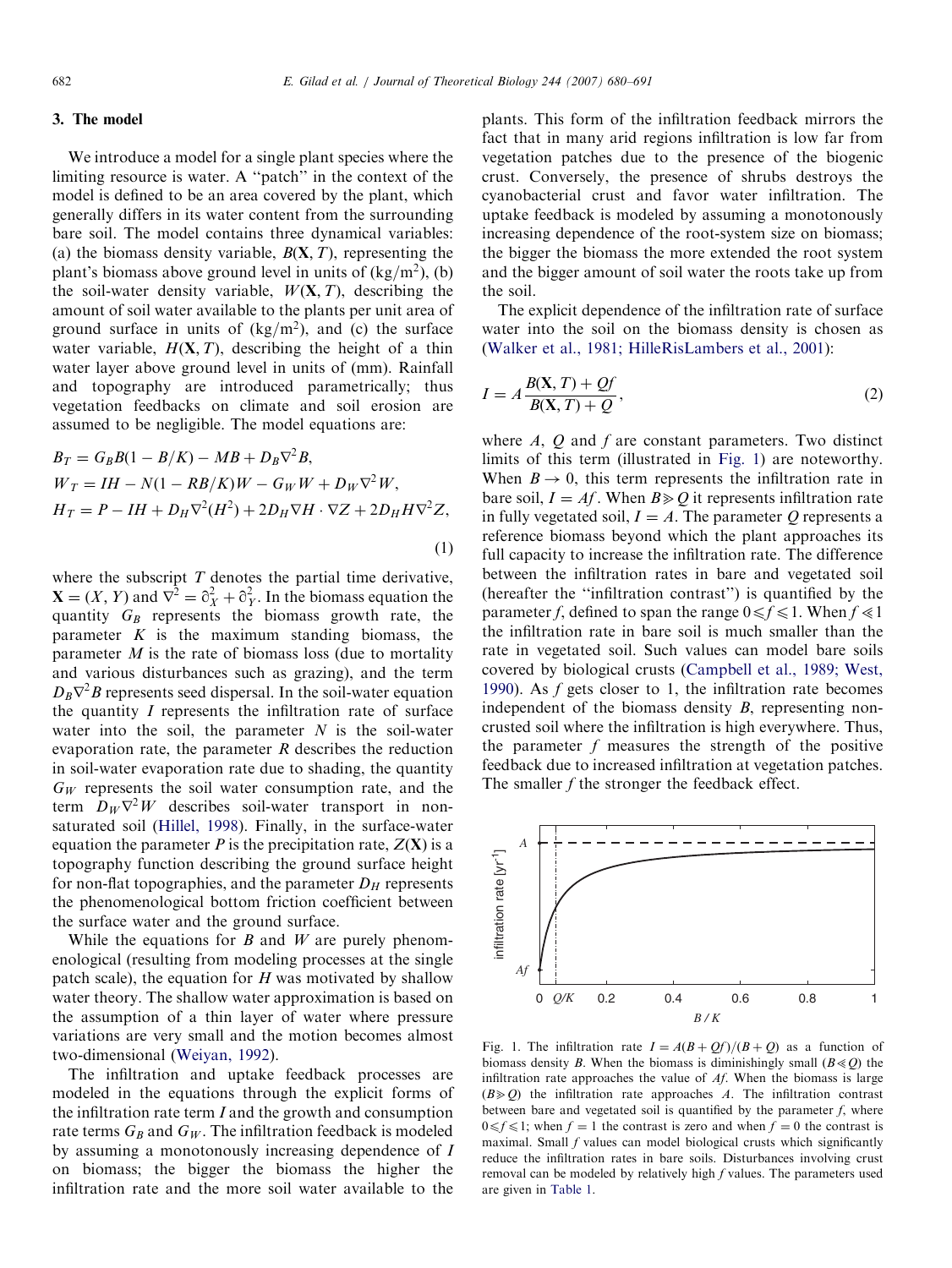<span id="page-3-0"></span>Table 1 A list of parameters of the model, their units and their numerical values

| Parameter              | Units                                         | Description                                                                                       | Value/range           |
|------------------------|-----------------------------------------------|---------------------------------------------------------------------------------------------------|-----------------------|
| K                      | kg/m <sup>2</sup>                             | Maximum standing biomass                                                                          |                       |
| $\mathcal{Q}$          | kg/m <sup>2</sup>                             | Biomass reference value beyond<br>which infiltration rate under a patch<br>approaches its maximum | 0.05                  |
| $\boldsymbol{M}$       | $yr^{-1}$                                     | Rate of biomass loss due to mortality<br>and disturbances                                         | 1.2                   |
| $\boldsymbol{A}$       | $\rm{yr}^{-1}$                                | Infiltration rate in fully vegetated soil                                                         | 40                    |
| $\boldsymbol{N}$       | $yr^{-1}$                                     | Soil water evaporation rate                                                                       | 4                     |
| $\cal E$               | $(kg/m^2)^{-1}$                               | Root's augmentation per unit biomass                                                              | 3.5                   |
| $\boldsymbol{\Lambda}$ | $(\text{kg}/\text{m}^2)^{-1} \text{ yr}^{-1}$ | Biomass growth rate                                                                               | 0.032                 |
|                        |                                               | per unit soil water                                                                               |                       |
| $\varGamma$            | $(\text{kg}/\text{m}^2)^{-1} \text{ yr}^{-1}$ | Soil water consumption rate                                                                       | 20                    |
|                        |                                               | per unit biomass                                                                                  |                       |
| $D_B$                  | $m^2/yr$                                      | Seed dispersal coefficient                                                                        | $6.25 \times 10^{-4}$ |
| $D_W$                  | $m^2/yr$                                      | Transport coefficient for soil water                                                              | $6.25 \times 10^{-2}$ |
| $D_H$                  | $m^2/yr (kg/m^2)^{-1}$                        | Bottom friction coefficient between                                                               | 0.05                  |
|                        |                                               | surface water and ground surface                                                                  |                       |
| $S_0$                  | m                                             | Minimal root-system size                                                                          | 0.125                 |
| Z(X)                   | mm                                            | Topography function                                                                               |                       |
| $\boldsymbol{P}$       | $\text{kg/m}^2 \text{ yr}^{-1}$               | Precipitation rate                                                                                | [0, 1000]             |
| $\boldsymbol{R}$       |                                               | Evaporation reduction due to shading                                                              | 0.95                  |
| $\boldsymbol{f}$       |                                               | Infiltration contrast between bare soil<br>and vegetated soil                                     | 0.1                   |

The parameters values are set to represent shrubs, using [Sternberg and Shoshany \(2001\)](#page-11-0), [Hillel \(1998\),](#page-10-0) [Rietkerk et al. \(2002\).](#page-11-0)

The growth rate  $G_B$  has the following non-local form:

$$
G_B(\mathbf{X}, T) = A \int_{\Omega} G(\mathbf{X}, \mathbf{X}', T) W(\mathbf{X}', T) d\mathbf{X}',
$$
  

$$
G(\mathbf{X}, \mathbf{X}', T) = \frac{1}{2\pi S_0^2} \exp\left[-\frac{|\mathbf{X} - \mathbf{X}'|^2}{2[S_0(1 + EB(\mathbf{X}, T))]^2}\right],
$$
 (3)

where  $\Lambda$  represents the plant's growth rate per unit amount of soil water, the Gaussian kernel  $G(X, X', T)$  represents the root system and the integration is over the entire domain  $\Omega$ <sup>1</sup> According to this form, the biomass growth rate depends not only on the amount of soil water at the plant location X, but also on the amount of soil water in the neighborhood, X', spanned by the plant's roots. Root augmentation in response to biomass growth is modeled by the width,  $S_0(1 + EB(X, T))$ , of the Gaussian function in Eq. (3) which provides a measure of the root-system size. The parameter  $E$  quantifies the root augmentation per unit biomass, beyond a minimal root-system size  $S_0$ . It measures the strength of the positive uptake feedback due to root augmentation; the larger  $E$  the stronger the feedback effect.

The soil water consumption rate at a point  $X$  is similarly given by

$$
G_W(\mathbf{X}, T) = \Gamma \int_{\Omega} G(\mathbf{X}', \mathbf{X}, T) B(\mathbf{X}', T) \, d\mathbf{X}',\tag{4}
$$

where  $\Gamma$  measures the soil water consumption rate per unit biomass. The soil water consumption rate at a given point  $(X)$  is due to all plants (located in neighboring points  $X'$ ) whose roots extend to this point. Note that  $G(X', X, T) \neq G(X, X', T).$ 

The parameter values used in this paper are summarized in Table 1. They are chosen to describe shrub species and are taken or deduced from ([Hillel, 1998; Sternberg and](#page-10-0) [Shoshany, 2001; Rietkerk et al., 2002](#page-10-0)). The model solutions described here are robust and do not depend on delicate tuning of any particular parameter. The precipitation parameter represents mean annual rainfall in this paper and assumes constant values. This approximation is justified for species, such as woody shrubs, whose growth time-scales are much larger than the time-scale of rainfall variability.

It is advantageous to study the model equations using non-dimensional variables and parameters, for it eliminates dependent parameters and reveals the possible equivalence of different parameters in controlling the states of the system. Rescaling the model variables and parameters as in [Table 2,](#page-4-0) we obtain the following non-dimensional form of the model equations:

$$
b_t = G_b b(1 - b) - b + \delta_b \nabla^2 b,
$$
  
\n
$$
w_t = \mathcal{I}h - v(1 - \rho b)w - G_w w + \delta_w \nabla^2 w,
$$
  
\n
$$
h_t = p - \mathcal{I}h + \delta_h \nabla^2 (h^2) + 2\delta_h \nabla h \cdot \nabla \zeta + 2\delta_h h \nabla^2 \zeta,
$$
\n(5)

where t and  $\mathbf{x} = (x, y)$  are the non-dimensional time and spatial coordinates,  $\nabla^2 = \partial_x^2 + \partial_y^2$  and  $\mathbf{x}' = (x', y')$ .

<sup>&</sup>lt;sup>1</sup>The kernel G is normalized such that for  $B = 0$  the integration over an infinite domain equals unity.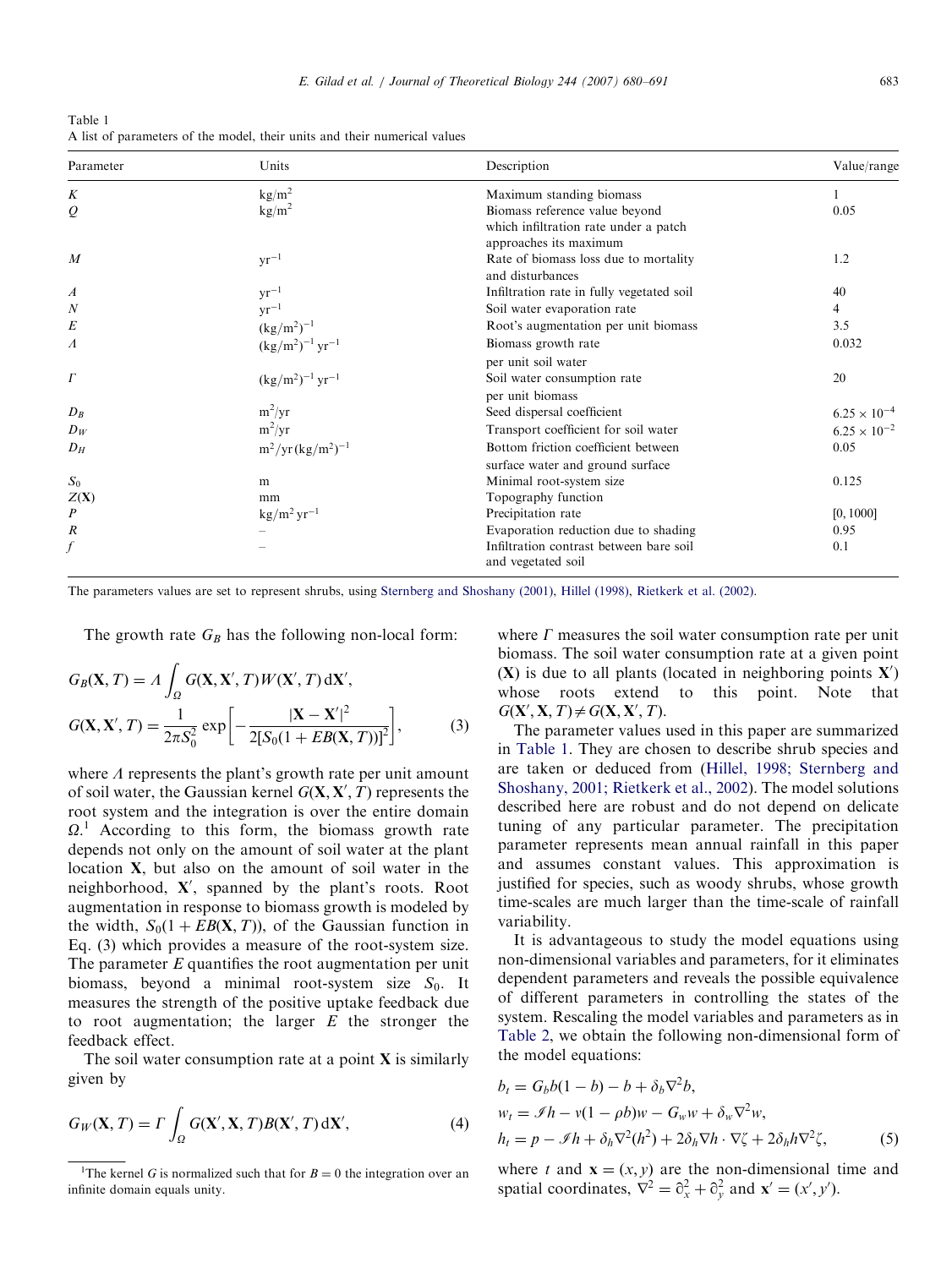<span id="page-4-0"></span>Table 2

Relations between non-dimensional variables and parameters and the dimensional ones appearing in the dimensional form of the model equations  $(1)$ – $(4)$ 

| Quantity         | Scaling          |
|------------------|------------------|
| b                | B/K              |
| w                | $\Lambda W/N$    |
| $\boldsymbol{h}$ | AH/N             |
| q                | Q/K              |
| $\mathcal{V}$    | N/M              |
| $\alpha$         | A/M              |
| η                | EK               |
| $\gamma$         | $\Gamma K/M$     |
| $\boldsymbol{p}$ | AP/MN            |
| $\delta_b$       | $D_B/MS_0^2$     |
| $\delta_w$       | $D_W/MS_0^2$     |
| $\delta_h$       | $D_H N/MAS_0^2$  |
| ζ                | AZ/N             |
| $\rho$           | $\boldsymbol{R}$ |
| $\dot{t}$        | MT               |
| $\mathbf x$      | $X/S_0$          |

The infiltration term is given by

$$
\mathcal{I} = \alpha \frac{b(\mathbf{x}, t) + qf}{b(\mathbf{x}, t) + q},\tag{6}
$$

the growth rate term  $G_b$  is written as

$$
G_b(\mathbf{x}, t) = v \int_{\Omega} g(\mathbf{x}, \mathbf{x}', t) w(\mathbf{x}', t) d\mathbf{x}',
$$

$$
g(\mathbf{x}, \mathbf{x}', t) = \frac{1}{2\pi} \exp\left[-\frac{|\mathbf{x} - \mathbf{x}'|^2}{2(1 + \eta b(\mathbf{x}, t))^2}\right],
$$
(7)

and similarly, the soil water consumption rate can be written as

$$
G_w(\mathbf{x}, t) = \gamma \int_{\Omega} g(\mathbf{x}', \mathbf{x}, t) b(\mathbf{x}', t) \, d\mathbf{x}'. \tag{8}
$$

In obtaining Eqs. (5) we eliminated four dependent parameters  $(K, M, A, S_0)$ . The non-dimensional form of the precipitation parameter

$$
p = \frac{AP}{MN},\tag{9}
$$

proves the equivalence of decreasing the precipitation rate, P, to increasing the mortality (grazing) rate, M, or the evaporation rate, N, in traversing the basic instabilities of the system. The non-dimensional precipitation  $p$  can be used to define an *aridity parameter*,  $a = p^{-1}$ . This form extends an earlier definition ([Lefever and Lejeune, 1997](#page-11-0)) by adding the two parameters P and M.

## 4. Landscape states along aridity gradients

The model has two homogeneous stationary solutions representing bare soil and uniform coverage of the soil by vegetation. Their existence and linear stability ranges for plane topography are shown in the bifurcation diagrams displayed in Fig. 2. In Fig. 2D the bifurcation parameter is



Fig. 2. Bifurcation diagrams for homogeneous stationary solutions of the model equations (Eqs. (5)–(8)) showing the biomass B vs. precipitation  $p$ (panel D) and aridity  $a$  (panel E) for plane topography. The solution branches  $\mathscr B$  and  $\mathscr E$  denote, respectively, the bare-soil and uniform vegetation solutions. Solid lines represent linearly stable solutions, dashed lines represent solutions which are unstable to homogeneous perturbations, and dotted line represents solutions which are stable to homogeneous perturbations but unstable to non-homogeneous ones. Also shown are the basic vegetation patterns along the precipitation gradient, spots (panel A), stripes (panel B) and gaps (panel C), obtained by numerical integration of the model equations. Dark shades of gray represent high biomass density. The same sequence of patterns but in a reverse order appears along the aridity axis. The domain size in panels (A)–(C) is  $10 \times 10 \text{ m}^2$ . The bifurcation points in panels D and E are:  $p_c = 1.00$ ,  $p_1 = 0.91$ ,  $p_2 = 8.21$ ,  $a_c = 1.00$ ,  $a_1 = 1.10$ ,  $a_2 = 0.12$ . The parameters used are given in [Table 1.](#page-3-0)

the dimensionless precipitation  $p$ . In Fig. 2E the bifurcation parameter is chosen to be the aridity parameter, a. Since  $a = MN/AP$ , the latter form qualitatively represents the dependence of the homogeneous solutions and their linear stabilities on the mortality rate  $M$  or the evaporation rate N. The linear stability analysis leading to this diagram is described in Appendix A.

The bare soil solution, denoted in Fig. 2 by  $\mathcal{B}$ , is given by  $b = 0, w = p/v$  and  $h = p/\alpha f$ . It is linearly stable for  $p < p_c = 1$  and it loses stability at  $p = 1$  to uniform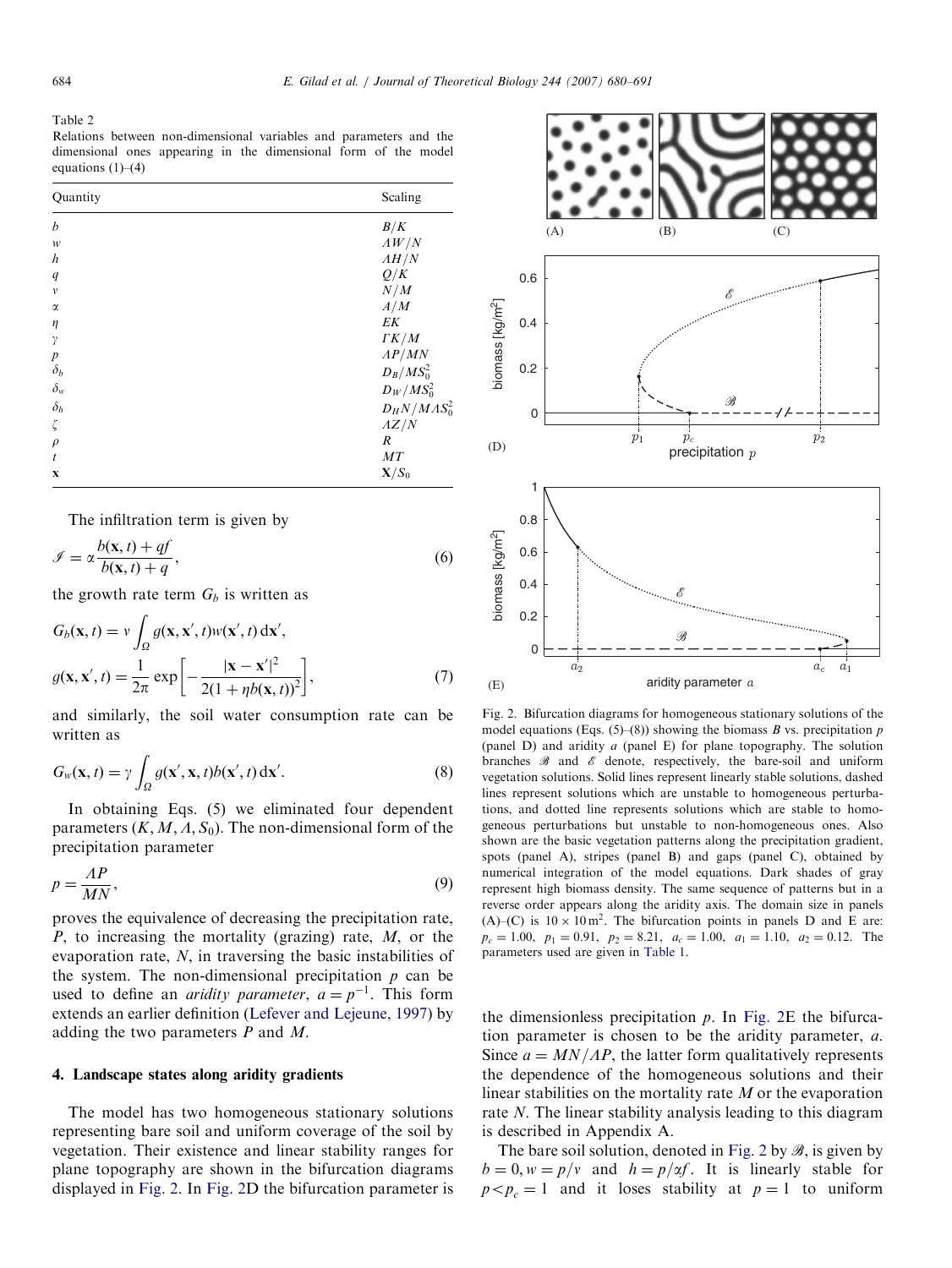

Fig. 3. Development of vegetation bands traveling uphill from an unstable uniform vegetation state, obtained by numerical integration of the model equations (Eqs. (5)–(8)) at  $P = 600 \text{ mm/yr}$ . The different panels (A)–(D) shows snapshots of this process at different times (t is in years). Dark shades of gray represent high biomass density. The bands are oriented perpendicular to the slope gradient and travel uphill with typical speed of a few centimeters per year. The parameters used are given in [Table 1](#page-3-0), the domain size is  $5 \times 5 \text{ m}^2$  and the slope angle is  $15^\circ$ .

perturbations.2 The uniform vegetation solution, denoted by  $\mathscr E$ , exists for  $p>1$  in the case of a supercritical bifurcation and for  $p>p_1$  (where  $p_1<1$ ) in the case of a subcritical bifurcation. It is stable, however, only beyond another threshold,  $p = p_2 > p_1$ . As p is decreased below p, the uniform vegetation solution loses stability to nonuniform perturbations in a finite wave number (Turing like) instability ([Cross and Hohenberg, 1993](#page-10-0)). These perturbations grow to form large amplitude patterns. The following sequence of basic patterns has been found at decreasing precipitation values for plane topography (see panels A–C in [Fig. 2\)](#page-4-0): gaps, stripes and spots. The sequence of basic landscape states, uniform vegetation, gaps, stripes, spots and bare soil, as the precipitation parameter is decreased, has been found in earlier vegetation models ([Lefever et al., 2000; von Hardenberg et al., 2001; Okayasu](#page-11-0) [and Aizawa, 2001; Rietkerk et al., 2002; Gilad et al., 2004\)](#page-11-0).

Any pair of consecutive landscape states along the rainfall (precipitation) gradient has a range of bistability (coexistence of two stable states): bistability of bare soil with spots, spots with stripes, stripes with gaps, and gaps with uniform vegetation. Bistability of different landscape states has at least three important implications: (i) it implies hysteresis, which has been used to elucidate the irreversibility of desertification phenomena [\(Rietkerk and](#page-11-0) [van de Koppel, 1997; Rietkerk et al., 1997; von Hard](#page-11-0)[enberg et al., 2001; Scheffer et al., 2001\)](#page-11-0), (ii) it implies vulnerability to desertification by disturbances involving biomass removal, and (iii) it increases landscape diversity as patterns involving spatial mixtures of two distinct landscape states become feasible.

The basic landscape states persist on slopes with two major differences: stripes, which form labyrinthine patterns on a plane, reorient perpendicular to the slope direction to form parallel bands, and the patterns travel uphill (typical speeds for the parameters used in this paper are of the order of centimeters per year). Fig. 3 shows the development of bands traveling uphill from an unstable uniform vegetation state. Traveling bands on a slope have been found in earlier models as well (Thiéry et al., 1995; Lefever [and Lejeune, 1997; Dunkerley, 1997; Klausmeier, 1999;](#page-11-0) [von Hardenberg et al., 2001; Okayasu and Aizawa, 2001;](#page-11-0) [Rietkerk et al., 2002; Gilad et al., 2004](#page-11-0)). Another difference is the coexistence of multiple band solutions with different wave numbers in wide precipitation ranges [\(Yizhaq et al.,](#page-11-0) [2005](#page-11-0)). The landscape states on plane and slope topographies predicted by this and earlier models are consistent with field observations ([Valentin et al., 1999; Rietkerk](#page-11-0) [et al., 2004; Lejeune et al., 2004](#page-11-0)).

# 5. Ecosystem engineering

Throughout this paper we define engineering as the capacity of a plant species to concentrate soil water beyond the level pertaining to bare soil. The concentration process can be due to an increased infiltration rate at the plant patch, or due to runoff interception by the soil mound the plant forms. To simulate the former process we need to choose small f values. To simulate the latter process a topography function  $\zeta$  that mimics soil mounds should be chosen. For simplicity we study the former process.

# 5.1. The engineering–resilience trade-off

We study engineering by varying the parameters f and  $\eta$ (the non-dimensional form of  $E$ ) that controls the infiltration feedback and the uptake feedback (due to root augmentation), respectively. We look for conditions that maximize the engineering capacity and ask what is the price the system has to pay for attaining high engineering. The results are summarized in [Fig. 4](#page-6-0) and indicate the existence of a trade-off between the engineering capacity of a plant and its resilience to disturbances<sup>3</sup>; conditions that favor ecosystem engineering, resulting in water-enriched patches or micro-habitats, imply low resilience, and conditions that favor high resilience imply weak or no engineering.

Shown in [Fig. 4](#page-6-0) are spatial profiles of  $b$ ,  $w$  and  $h$  for a single patch of the ecosystem engineer at decreasing values

<sup>&</sup>lt;sup>2</sup>The bifurcation is subcritical (supercritical) depending whether the quantity  $2\eta v/[v(1-\rho)+\gamma]$  is greater (lower) than unity.

<sup>&</sup>lt;sup>3</sup>Resilience in this paper is defined as the ability of a system to recover from a disturbance. It differs from the concept of ''linear stability'' in that the disturbance can be strong and lead the system through a long transient of different states before the system recovers.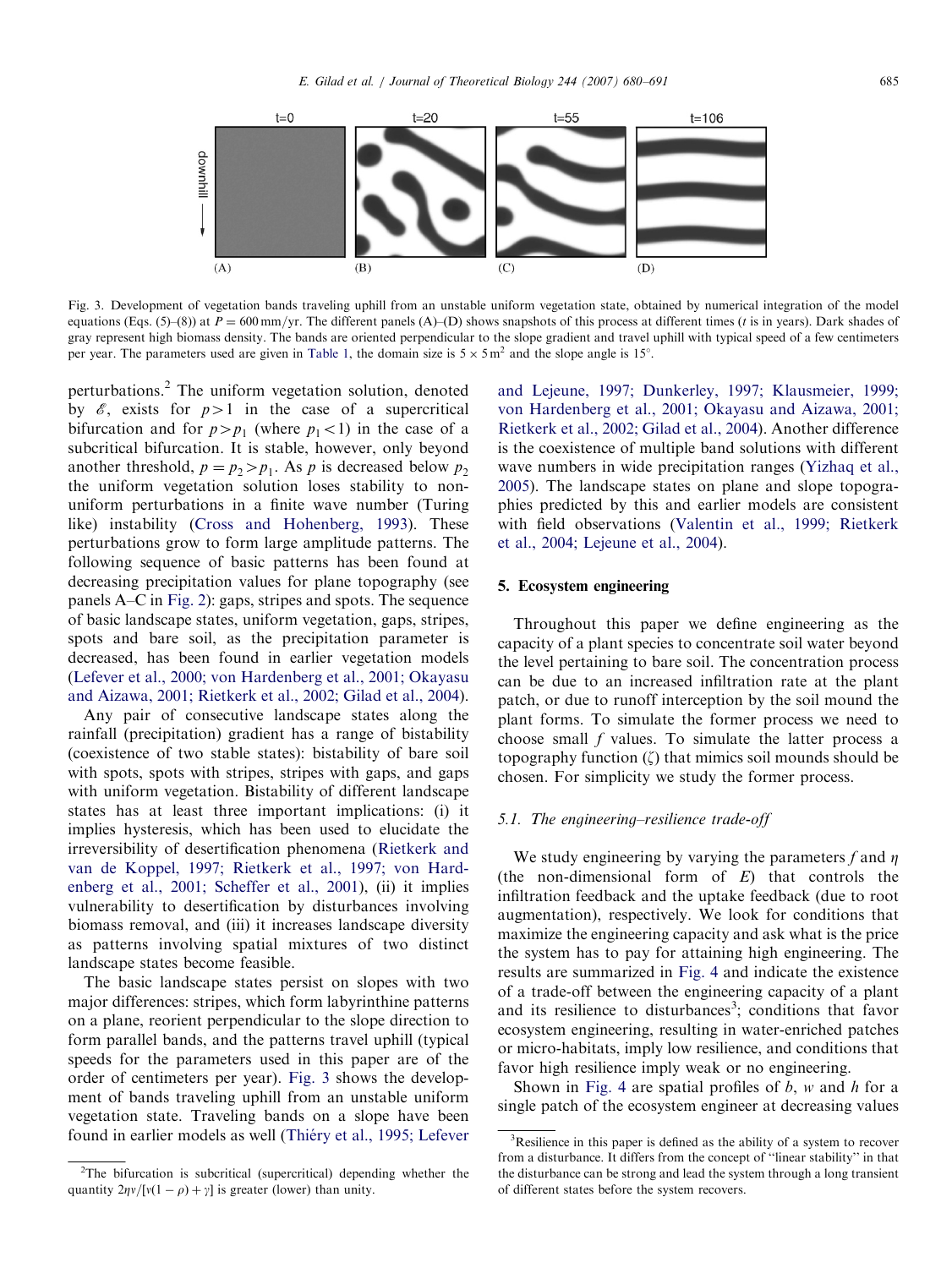<span id="page-6-0"></span>

Fig. 4. Spatial profiles of the variables  $b$ , w and  $h$  as affected by the parameters that control the main positive biomass-water feedbacks, f (infiltration feedback) and  $\eta$  (uptake feedback). The profiles are crosssections of two-dimensional simulations of the model equations (Eqs.  $(5)$ – $(8)$ ). In all panels, the horizontal dotted lines denote the soilwater level at bare soil. Strong infiltration feedback and weak uptake feedback (panel C) leads to high soil-water concentration reflecting strong engineering. Strong uptake feedback results in soil-water depletion and no engineering, irrespective of the infiltration-feedback strength (panels A,D). While the species characterized by  $\eta = 2$  is the best engineer under conditions of strong infiltration contrast (panel C), it leads to low system resilience; the engineer along with the micro-habitat it forms completely disappear when the infiltration contrast is strongly reduced, e.g. by crust removal (panel F). A species with somewhat stronger uptake feedback  $(\eta = 3.5)$  still acts as an ecosystem engineer (panel B) and also survives disturbances that reduce the infiltration contrast (panel E), thereby retaining the system's resilience. Parameter values are given in [Table 1](#page-3-0) with  $P = 75$  mm/yr. Panels (A) and (D) span a horizontal range of 14 m while all other panels span 3.5 m. The vertical range in all panels is [0, 1] kg/m<sup>2</sup> for the biomass density, and [0, 187.5] kg/m<sup>2</sup> for the soil-water density.

of  $\eta$ , representing species with different root augmentation properties, and for two extreme values of f. The value  $f =$ 0:1 models high infiltration rates under engineer's patches and low infiltration rates in bare soil, which may result from a biological crust covering the bare soil. The value  $f = 0.9$  models high infiltration rates everywhere. This case may describe, for example, un-crusted sandy soil. Engineering effects resulting in soil water concentration appear only in the case of (i) low infiltration in bare soil, (ii) engineer species with limited root augmentation capabilities,  $\eta = 3.5, \eta = 2$  (panels B and C in Fig. 4). The soil water density under an engineer's patch in this case exceeds the soil-water density level of bare soil (shown by the dotted lines), thus creating opportunities for species that require this extra amount of soil water to colonize the water-enriched patch.

While a weak uptake feedback enhances the engineering ability, it reduces the resilience of the ecosystem engineer (and all dependent species) to disturbances. Fig. 4F shows the response of an engineer species with the highest engineering ability to concentrate water ( $\eta = 2$ , Fig. 4C) to a disturbance that strongly reduces the infiltration contrast  $(f = 0.9)$ . In the following we refer to crust removal, but other disturbances that reduce the infiltration contrast, such as erosion of bare soil, will have similar effects. The engineer, and consequently the micro-habitat it forms, disappear altogether for two reasons: (i) surface water infiltrates equally well everywhere and the plant patch is no longer effective in trapping water, (ii) the engineer's roots are too short to collect water from the surrounding area.

Resilient ecosystem engineers are obtained with strong infiltration feedbacks and moderate uptake feedbacks  $(n = 3.5)$  as Fig. 4E shows. Removal of the crust (by increasing f) destroys the micro-habitats (soil-water density is smaller than the bare-soil's value) but the engineer persists. Once the crust recovers the ecosystem engineer resumes its capability to concentrate water and the microhabitats recover as well. It is also of interest to comment that when the uptake feedback is too strong, the plant persists but it no longer functions as an ecosystem engineer (Fig. 4A,D).

Fig. 5 provides another view of the engineering–resilience trade-off. Shown in this figure are two graphs of the maximum soil-water density under an engineer patch as a function of the coverage of the surrounding crust, which is parameterized by  $f$ . A plant with high engineering strength  $(n = 2)$  has low resilience to disturbances that reduce the infiltration contrast (increase  $f$ ), e.g. crust removal. As  $f$ increases past a critical value  $f_c$  the engineer patch disappears altogether, leaving behind a bare soil with no water enriched patches and no ability for the system to



Fig. 5. Maximal soil-water densities under ecosystem-engineer patches for two different engineer species,  $\eta = 2$  (dashed curve) and  $\eta = 3.5$  (solid curve), as functions of the infiltration contrast, quantified by  $f$ . At low values of  $f$  (e.g. in the presence of a soil crust) both species concentrate the soil-water resource under their patches beyond the soil-water level of bare soil (horizontal dotted line), thereby creating water enriched microhabitats for other species (see Fig. 4). The engineer species with  $\eta = 2$ outperforms the  $\eta = 3.5$  species, but does not survive low infiltration contrasts (resulting e.g. from crust removal); as  $f$  exceeds a threshold value,  $f_c = 0.15$ , the engineer's patch dries out and the micro-habitat it forms is irreversibly destroyed. The  $\eta = 3.5$  species, on the other hand, survives low infiltration contrasts and while its engineering capacity disappears above a second threshold  $f_e = 0.38$ , the engineering capacity is regained as the infiltration contrast builds up (e.g. by crust recovery). Parameter values are given in [Table 1](#page-3-0) with  $P = 75$  mm/yr.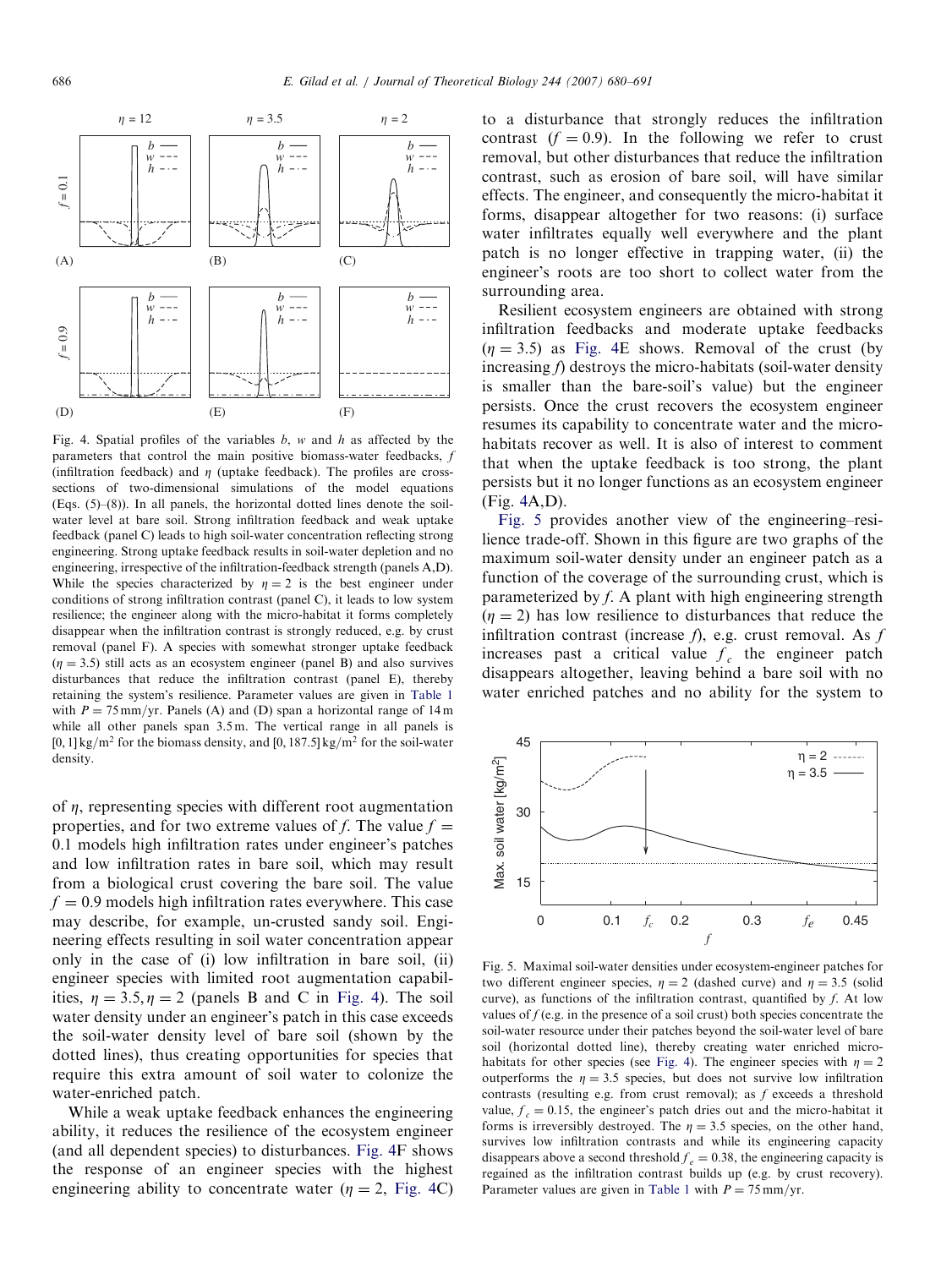recover (arrow pointing downwards). In contrast, a plant with lower engineering strength  $(n = 3.5)$  survives severe reduction of the infiltration contrast. The engineering effect no longer exists for  $f > f_e$ , but once the disturbances disappear and the infiltration contrast builds up again, engineering resumes.

## 5.2. Engineering niches

The next question we address is what forms of engineering at the single patch level can be expected, and what types of niches or micro-habitats they create? Model simulations suggest the existence of two basic engineering forms as shown in Fig. 6: a hump-shaped form, where the maximum of the soil-water distribution occurs at the center of the patch, and a ring-shaped form, where the soil-water maximum is along the circumference of the patch. The ring-shaped form is associated with bigger biomass patches and can be obtained from a hump-shaped form by increasing the precipitation rate or the infiltration contrast. This results in outward expansion of the biomass patch and increased competition over the water resource at the patch center, followed by soil-water depletion.

The two soil-water distributions represent different niches for herbaceous species. Species in need for abundant sunlight will favor ring-shaped distributions along which



Fig. 6. Two typical spatial distributions of soil water at the scale of a single patch, obtained with different infiltration rates in bare soil. The upper panels show two-dimensional soil water distributions (dark shades of gray represent high soil-water densities), while the lower panels show the corresponding one-dimensional cross-sections along the patch center. In the range of intermediate to low infiltration rates (panel  $A, f = 0.1$ ) the soil-water density is maximal at the center of the patch, whereas at very low infiltration rates (panel B,  $f = 0.01$ ) the maximum is shifted to the edge of the patch. Similar soil water distributions can be obtained at different precipitation values. The soil-water distributions were obtained by numerical integration of the model equations (Eqs. (5)–(8)) at  $P = 75$  mm/yr, with domain size of  $5 \times 5$  m<sup>2</sup>. All other parameters are given in [Table 1](#page-3-0).

the shading is weak. Species sensitive to grazing, on the other hand, will prefer hump-shaped distributions where the water-rich regions are protected by the engineer canopies.

## 5.3. Local engineering by global pattern changes

The water-biomass feedbacks induce intraspecific competition at the single patch scale which leads to spatial patterning (or self-organized patchiness; [Rietkerk et al.,](#page-11-0) [2004](#page-11-0)) at the landscape scale. Are there landscape processes that feedback to the level of a single patch? Studies of the model indeed suggest that such processes can exist; global landscape transitions from one vegetation pattern to another can affect engineering at the single patch level.

The example we study pertains to vegetation patterns on a slope, and to a parameter regime where a stable banded pattern coexists with a stable spotted pattern. The banded pattern is locally disturbed by removing the biomass of a small band segment as shown in [Fig. 7A](#page-8-0). This disturbance induces a chain process downhill that culminates in a transition to a spotted pattern as [Figs. 7B](#page-8-0)–D show. The biomass removal at the uppermost band allows for more runoff to accumulate at the band segment just below it. As a result this segment grows faster, draws more water from its surrounding and induces vegetation decay at the nearby band segments. The decay of the vegetation in the nearby segments allow for more runoff to accumulate at the next band downhill. The whole process continues repeatedly until the whole pattern transforms into a spot pattern.

The lower panels in [Fig. 7](#page-8-0) show the soil-water distributions along the transects denoted by the dashed lines in the upper panels. The transition to spots is accompanied by increased engineering; the soil-water density under a spot is significantly higher than the density under a band. The mechanism of this behavior can be understood as follows. The spot pattern self-organizes to form an hexagonal pattern. As a result each spot experiences a bare area uphill which is twice as large as the bare area between successive bands, and therefore absorbs more runoff. In addition, the higher biomass density of spots (due to water uptake from all directions) increases the infiltration contrast.

#### 6. Discussion

We present here a spatially explicit mathematical model for plants as ecosystem engineers. Earlier models of vegetation pattern formation ([Rietkerk et al., 2004](#page-11-0)) consider water uptake as a local negative-feedback process between biomass and water. The present model goes one step further in capturing the non-local nature of the wateruptake process and the augmentation of the root system in response to (over-ground) biomass growth. This aspect of the water-uptake process implies positive feedback relationships between biomass and water which can be understood as follows. As the biomass grows, the root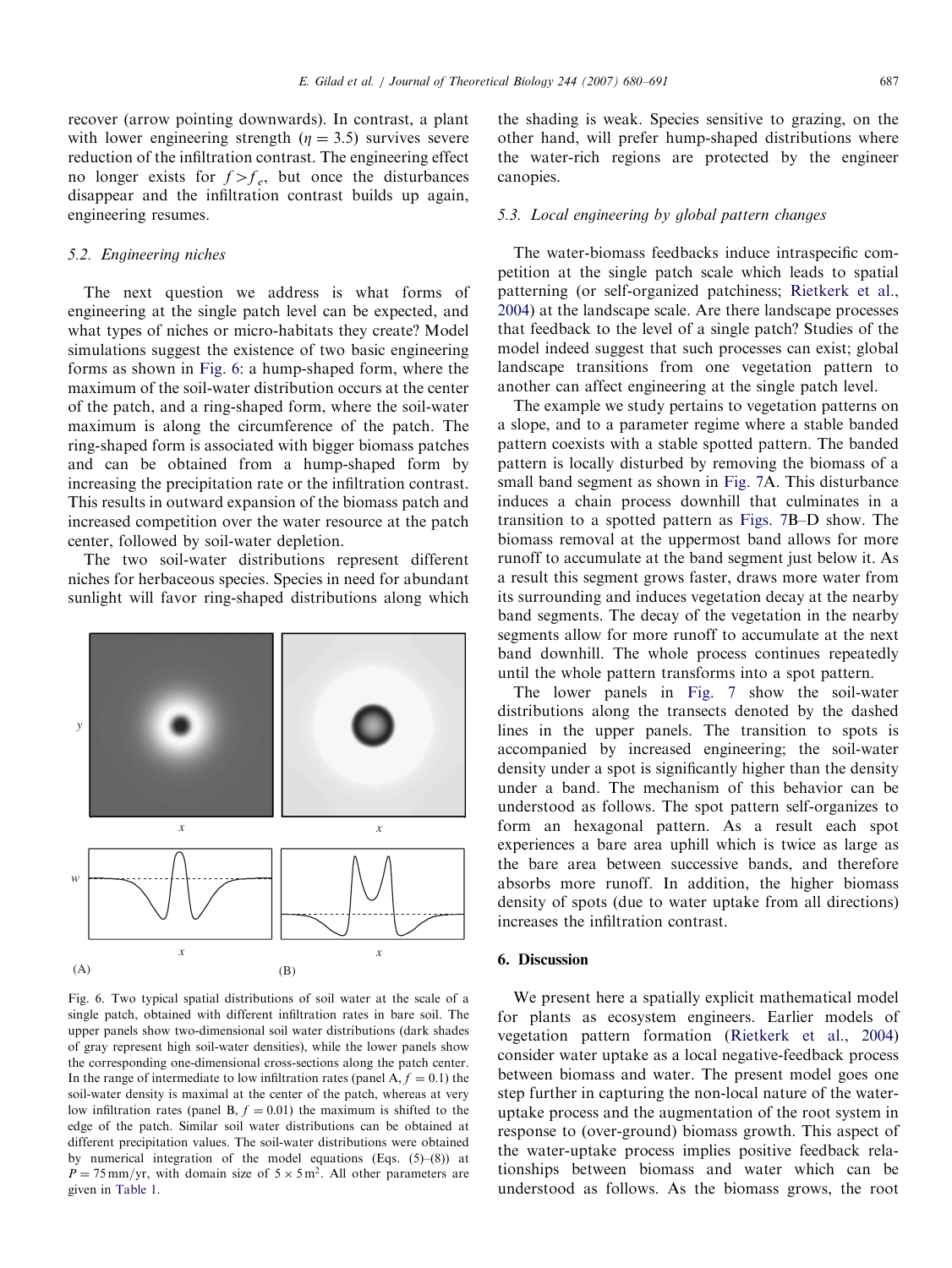<span id="page-8-0"></span>

Fig. 7. A pattern transition at the landscape level from bands to spots affects engineering at the single patch level. The transition is induced by a local clear-cutting disturbance (leftmost band in panel A), and is shown in panels A–D by displaying snapshots of biomass patterns (darker gray shades correspond to higher biomass density) at successive times (t is in years). The patterns were obtained by solving numerically Eqs. (5)–(8) at a fixed precipitation value where both band and spot patterns are stable. The initial cut of the uppermost band induces a chain response culminating in an hexagonal spot pattern. The lower panels show soil water profiles along the transects denoted by the dashed lines in the corresponding upper panels. The soil-water density under spots is higher than the density under bands despite the fixed environmental conditions. Domain size is  $5 \times 5 \text{ m}^2$ ,  $P = 240 \text{ mm/yr}$ , slope angle is  $15^{\circ}$  and all other parameters are given in [Table 1](#page-3-0).

system extends its size and probes new soil regions. Water uptake from these regions further accelerates the biomass growth.

Both the water-uptake feedback (as modeled here) and the infiltration feedback, independently of one another, lead to similar vegetation patterns at the landscape level. However, they imply different engineering and resilience properties. Dominance of the infiltration feedback leads to strong engineering and low resilience, whereas dominance of the uptake feedback leads to no engineering (or "negative" engineering; [Jones et al., 1997](#page-10-0)) and high resilience.

The trade-off between engineering and resilience, as the relative strength of the two feedbacks changes, is significant for understanding the stability and functioning of waterlimited ecosystems on micro (patch) and macro (watershed) spatial scales ([Shachak et al., 1998](#page-11-0)). The soil-moisture accumulation at an engineer patch accelerates litter decomposition and nutrient production, and culminates in the formation of fertility islands. Watershed-scale disturbances that are incompatible with the resilience of dominant engineer species can destroy the engineer patches and the fertility islands associated with them, thereby damaging the stability and functioning of the ecosystem.

We further found that environmental conditions that affect the engineer patch size can modify the soil-water distribution under the engineer's patch and thus the microhabitat it creates. We demonstrated a transition from a hump-shaped distribution to a ring-shaped distribution by increasing the infiltration contrast (decreasing  $f$ ), but similar transitions can be obtained in the model by changing other parameters, e.g. increasing the precipitation rate, P, decreasing the evaporation rate, N, or decreasing the grazing stress, M.

We also studied possible effects of pattern transitions at the landscape level on engineering at the single patch level. We found that a global transition from vegetation bands to spots on a slope can result in stronger local engineering, suggesting that studies of single-patch dynamics should not be confined to the patch level alone. This effect is tightly related to the hexagonal structure of the spot pattern (any spot has six neighbor spots), where the distance between any adjacent spots along the slope direction is about twice as large as the distance between two adjacent bands. In heterogeneous systems (containing e.g. rocky or eroded soil parts) the spot pattern will generally appear disordered, but the basic principle leading to enhanced engineering still holds because of the reduced patch connectivity in spotted patterns as compared with banded patterns and the resulting higher runoff accumulation at vegetation patches.

We restricted our analysis to the rather artificial circumstances of homogeneous systems with respect to soil properties, topography, rainfall, evaporation, mortality, etc. We did so to highlight the roles of self-organizing patterns of biomass and soil water in breaking the spatial symmetry of the system and in creating habitats. Heterogeneous factors, as well as temporal rainfall variability, can be incorporated into the model by introducing time and space dependent parameters.

The model in its present form takes into account the major feedbacks between vegetation and water but leaves out a few other feedbacks. The atmosphere affects vegetation through the precipitation and evaporation rate parameters, but the vegetation is assumed to have no feedback on the atmosphere. Organic nutrients effects are parameterized by the biomass growth rate, but litter decomposition [\(Moro et al., 1997\)](#page-11-0) that feedbacks on nutrient concentrations is not considered. Finally, ground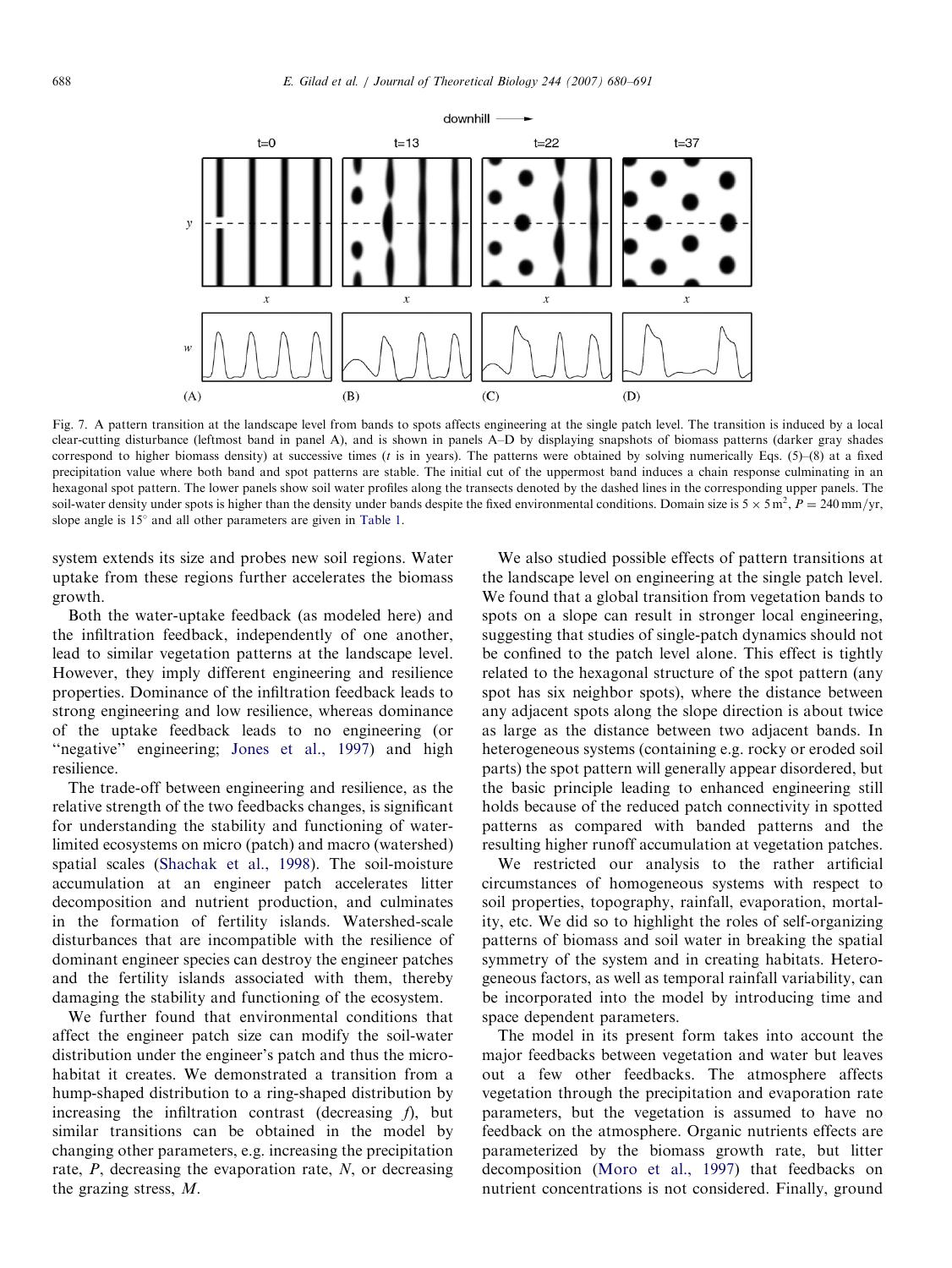topography, parameterized by the function  $\zeta(\mathbf{x})$ , affects runoff and water concentration, but topography changes due to soil erosion by water flow are neglected. These simplifications restrict the circumstances the model applies to.

Another limitation of the model is the elimination of the soil depth dimension which restricts the variety of roots effects the model can capture. Thus, engineering by hydraulic lifts [\(Caldwell et al., 1998](#page-10-0)) is not captured by the model. Finally, plant recruitment and growth are lumped together in a single biomass equation with a diffusion term modeling local seed dispersal. This modeling form rules out long-distance dispersion, e.g. by wind, water flow or animals, and seed predation, e.g. by insects or birds ([Nathan and Casagrandi, 2004\)](#page-11-0).

While extensions of the model to include the factors discussed above are interesting and significant, they may require considerable modifications of the model. A more direct extension of the model, that is already underway, is the inclusion of additional biomass variables representing herbaceous species which benefit from the habitats created by the ecosystem engineer. Each additional species is modeled by a biomass equation similar to that of the engineer but differing in the values of various species parameters such as growth rate, mortality and maximum standing biomass. Including in the model a second biomass variable, representing an herbaceous species, can be used to study transitions between competition and facilitation along aridity gradients ([Pugnaire and Luque, 2001](#page-11-0)), and to possibly shed light on observational conflicts ([Maestre et](#page-11-0) [al., 2005](#page-11-0)). Including two herbaceous species can be used to study trade-offs and species-coexistence mechanisms associated with self-organized heterogeneities induced by patterns of the ecosystem engineer.

#### Acknowledgments

This research was supported by the James S. McDonnell Foundation (grant No. 220020056) and by the Israel Science Foundation (grant No. 780/01).

#### Appendix A. Linear stability analysis

We study here the linear stability of stationary homogeneous solutions of the model equations (5) to nonuniform infinitesimal perturbations, confining ourselves to plane topography. Denoting a stationary homogeneous solution by the column vector  $\mathbf{U}_0 = (b_0, w_0, h_0)^\text{T}$ , we consider a perturbed solution in the form

$$
\mathbf{U}(\mathbf{x},t) = \mathbf{U}_0 + \delta \mathbf{U}(\mathbf{x},t),\tag{A.1}
$$

where

$$
\delta \mathbf{U}(\mathbf{x}, t) = \mathbf{a}(t) e^{i\mathbf{k} \cdot \mathbf{x}} + c.c.,\tag{A.2}
$$

and  $\bf{k}$  is the wave vector of the perturbation. In (A.1) and (A.2),  $\mathbf{U} = (b, w, h)^{\mathrm{T}}, \ \delta \mathbf{U} = (\delta b, \delta w, \delta h)^{\mathrm{T}}, \ \mathbf{a} = (a_b, a_w, a_h)^{\mathrm{T}}$ 

and ''c.c.'' stands for the complex conjugate. Substitution of the perturbed solution (A.1) into the model equations (5) gives

$$
(\delta b)_t = G_b|_{U_0 + \delta U}(b_0 + \delta b)[1 - (b_0 + \delta b)]
$$
  
- 
$$
(b_0 + \delta b) + \delta_b \nabla^2(\delta b),
$$

$$
(\delta w)_t = \mathcal{I}|_{\mathbf{U}_0 + \delta \mathbf{U}}(h_0 + \delta h) - v[1 - \rho(b_0 + \delta b)](w_0 + \delta w)
$$
  
-  $G_w|_{\mathbf{U}_0 + \delta \mathbf{U}}(w_0 + \delta w) + \delta_w \nabla^2(\delta w),$ 

$$
(\delta h)_t = p - \mathcal{I}|_{U_0 + \delta U}(h_0 + \delta h) + \delta_h \nabla^2 [(h_0 + \delta h)^2], \tag{A.3}
$$

where the infiltration term (see Eq.  $(6)$ ) reads

$$
\mathcal{I}|_{U_0 + \delta U} = \frac{b_0 + qf + \delta b}{b_0 + q + \delta b} \n= \frac{b_0 + qf}{b_0 + q} + \frac{q(1 - f)}{(b_0 + q)^2} \delta b + \mathcal{O}(\delta b^2),
$$
\n(A.4)

and  $\mathcal{O}(\delta b^2)$  represents terms of order two and higher in  $\delta b$ .

In order to evaluate the terms  $G_b|_{U_0+\delta U}$  and  $G_w|_{U_0+\delta U}$ we expand the kernels, as defined in Eq. (7), up to first order in  $\delta b$ :

$$
g(\mathbf{x}, \mathbf{x}') = g^0(\mathbf{x}, \mathbf{x}') + g^1(\mathbf{x}, \mathbf{x}') \delta b(\mathbf{x}) + \mathcal{O}(\delta b^2),
$$
  
\n
$$
g(\mathbf{x}', \mathbf{x}) = g^0(\mathbf{x}', \mathbf{x}) + g^1(\mathbf{x}', \mathbf{x}) \delta b(\mathbf{x}') + \mathcal{O}(\delta b^2),
$$
\n(A.5)

where

$$
g^{0}(\mathbf{x}, \mathbf{x}') = g^{0}(\mathbf{x}', \mathbf{x}) = g(\mathbf{x}, \mathbf{x}')|_{b=b_0} = \frac{1}{2\pi} e^{-|\mathbf{x} - \mathbf{x}'|^{2}/2\sigma^{2}},
$$

$$
g^{1}(\mathbf{x}, \mathbf{x}') = g^{1}(\mathbf{x}', \mathbf{x}) = \frac{\partial}{\partial b} [g(\mathbf{x}, \mathbf{x}')] \Big|_{b=b_0}
$$
  
= 
$$
\frac{\eta}{2\pi\sigma^3} |\mathbf{x} - \mathbf{x}'|^{2} e^{-|\mathbf{x} - \mathbf{x}'|^{2}/2\sigma^{2}}.
$$
 (A.6)

Here,  $\sigma \equiv 1 + \eta b_0$  and  $|\mathbf{x} - \mathbf{x}'|^2 = (x - x')^2 + (y - y')^2$ .

Substituting these forms and the perturbed solution in (7), we obtain up to first order

$$
G_b|_{U_0+\delta U} = v \int g(\mathbf{x}, \mathbf{x}')w(\mathbf{x}') d\mathbf{x}'
$$
  
\n
$$
\approx v \int [g^0(\mathbf{x}, \mathbf{x}') + g^1(\mathbf{x}, \mathbf{x}') \delta b(\mathbf{x})][w_0 + \delta w(\mathbf{x}')] d\mathbf{x}'
$$
  
\n
$$
= vw_0 \int g^0(\mathbf{x}, \mathbf{x}') d\mathbf{x}' + v \int g^0(\mathbf{x}, \mathbf{x}') \delta w(\mathbf{x}') d\mathbf{x}'
$$
  
\n
$$
+ vw_0 \delta b(\mathbf{x}) \int g^1(\mathbf{x}, \mathbf{x}') d\mathbf{x}', \qquad (A.7)
$$

where the integration is over the entire domain. Solving the integrals in Eq. (A.7) results in the following expression for  $G_b|_{U_0+\delta U},$ 

$$
G_b|_{U_0+\delta U} = v w_0 \sigma^2 + v \sigma^2 e^{-k^2 \sigma^2/2} \delta w(\mathbf{x}) + 2v \eta \sigma w_0 \delta b(\mathbf{x}),
$$
\n(A.8)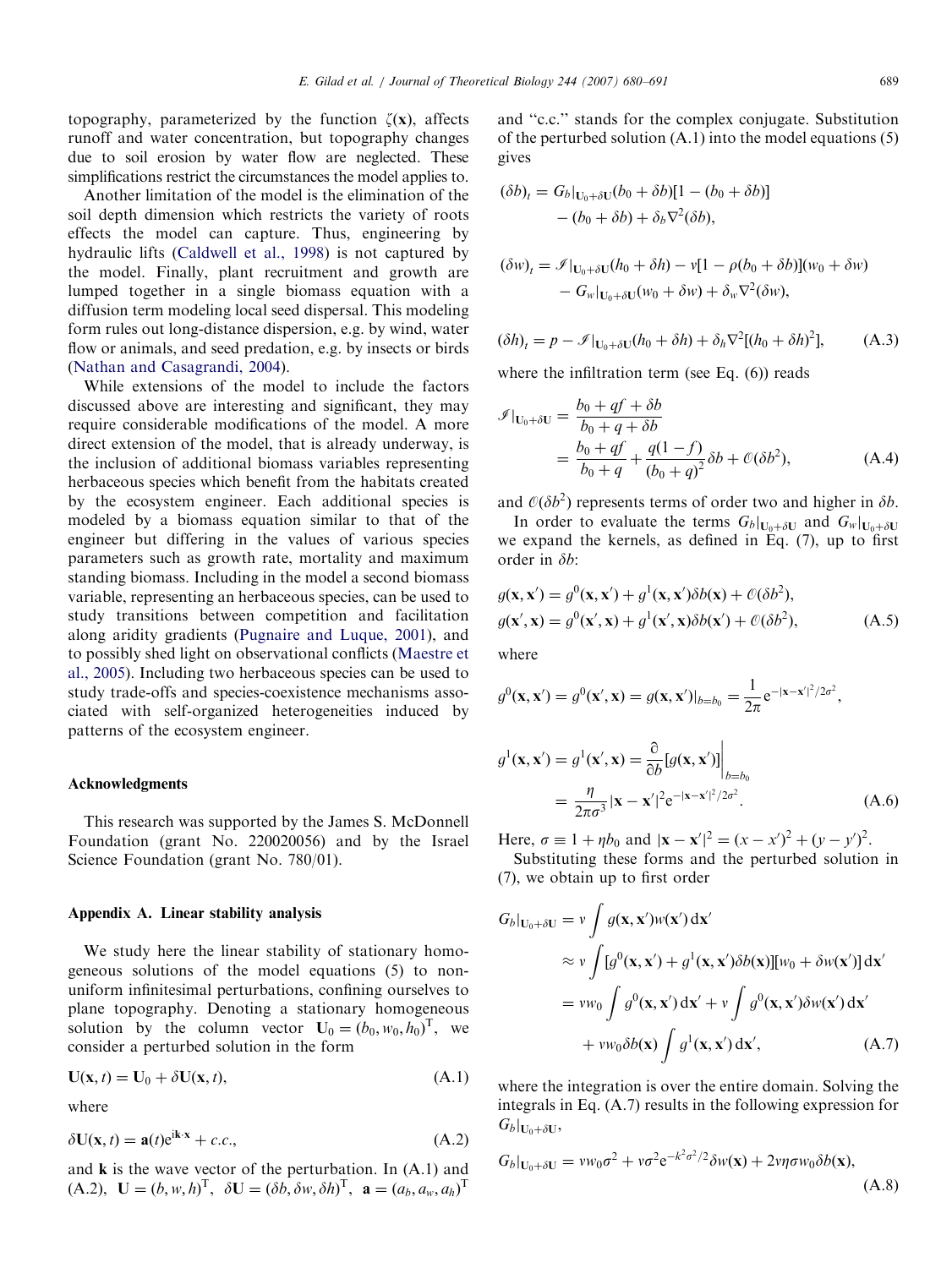<span id="page-10-0"></span>where  $k = |\mathbf{k}|$  is the perturbation's wave number. Applying the same procedure to  $G_w|_{U_0+\delta U}$  using Eq. (8) we get

$$
G_w|_{U_0+\delta U} = \gamma b_0 \sigma^2 + \gamma \sigma e^{-k^2 \sigma^2/2} [1 + \eta b_0 (3 - \sigma^2 k^2)] \delta b(\mathbf{x}).
$$
\n(A.9)

Substituting Eqs.  $(A.4)$ ,  $(A.8)$  and  $(A.9)$  into Eq.  $(A.3)$ , keeping terms to first order only, and using the fact that the stationary homogeneous solutions satisfy

$$
0 = vb_0(1 - b_0)(1 + \eta b_0)^2 w_0 - b_0,
$$
\n(A.10)

$$
0 = \alpha h_0 \frac{b_0 + qf}{b_0 + q} - v(1 - \rho b_0)w_0 - \gamma w_0 b_0 (1 + \eta b_0)^2, \quad (A.11)
$$

$$
0 = p - \alpha h_0 \frac{b_0 + qf}{b_0 + q},
$$
\n(A.12)

we obtain the following system of linear ordinary differential equations for the perturbation amplitudes  $a(t)$ :

$$
\frac{\mathrm{d}\mathbf{a}}{\mathrm{d}t} = \mathcal{J}(k)\mathbf{a},\tag{A.13}
$$

where  $\mathcal{J}(k) \in \mathbb{R}^{3 \times 3}$  is the Jacobian matrix whose elements are given by

$$
\mathcal{J}_{11} = \sigma v w_0 [1 - 2b_0 + \eta b_0 (3 - 4b_0)] - 1 - \delta_b k^2,
$$
  

$$
\mathcal{J}_{12} = v b_0 (1 - b_0) \sigma^2 e^{-k^2 \sigma^2/2},
$$



Fig. 8. Growth-rate curves for non-homogeneous spatial perturbations of the uniform vegetation solution of the model equations Eqs. (5)–(8) (denoted by  $\mathscr E$  in [Fig. 2](#page-4-0)), around the point  $p = p_2$ . When  $p > p_2$  all wave numbers have negative growth rates and any perturbation decays. At  $p =$  $p<sub>2</sub>$  a critical wave number becomes marginal; perturbations having this wave number neither grow nor decay. When  $p < p_2$  there exists a band of wave numbers with positive growth rates; the uniform solution is unstable and perturbations characterized by the critical wave number grow faster than all others.

$$
\mathcal{J}_{13} = 0,
$$
  
\n
$$
\mathcal{J}_{21} = \alpha h_0 \frac{q(1-f)}{(b_0 + q)^2} + \rho v w_0
$$
  
\n
$$
- \gamma w_0 \sigma e^{-k^2 \sigma^2/2} [1 + \eta b_0 (3 - \sigma^2 k^2)],
$$
  
\n
$$
\mathcal{J}_{22} = -v(1 - \rho b_0) - \gamma b_0 \sigma^2 - \delta_w k^2,
$$
  
\n
$$
\mathcal{J}_{23} = \alpha \frac{b_0 + qf}{b_0 + q},
$$
  
\n
$$
\mathcal{J}_{31} = -\alpha h_0 \frac{q(1-f)}{(b_0 + q)^2},
$$
  
\n
$$
\mathcal{J}_{32} = 0,
$$
  
\n
$$
\mathcal{J}_{33} = -\alpha \frac{b_0 + qf}{b_0 + q} - 2\delta_h h_0 k^2.
$$
 (A.14)

Assuming exponential growth for the perturbation amplitudes,  $\mathbf{a}(t) = \mathbf{a}(0)e^{\lambda t}$ , we obtain the eigenvalue problem

$$
\mathscr{J}(k)\mathbf{a} = \lambda \mathbf{a},\tag{A.15}
$$

whose solution gives dispersion relations of the form  $\lambda = \lambda(k)$ . These relations provide information about the stability of stationary homogeneous solutions, for the growth rate of a perturbation characterized by a wave number k is given by the largest real part of  $\lambda(k)$ . Fig. 8 shows growth rate curves calculated for a uniform vegetation state around the instability point  $p = p_2$  of this state.

## References

- Boeken, B., Shachak, M., 1994. Desert plant communities in human made patches—implications for management. Ecol. Appl. 4, 702–716.
- Caldwell, M.M., Dawson, T.E., Richards, J.H., 1998. Hydraulic lift: consequences of water efflux for the roots of plants. Oecologia 113, 151–161.
- Campbell, S.E., Seeler, J.S., Glolubic, S., 1989. Desert crust formation and soil stabilization. Arid Soil Res. Rehabil. 3, 217–228.
- Charley, J., West, N., 1975. Plant-induced soil chemical patterns in some shrub-dominated semi-desert ecosystems in Utah. J. Ecol. 63, 945–963.
- Cross, M.C., Hohenberg, P.C., 1993. Pattern formation outside of equilibrium. Rev. Mod. Phys. 65, 851–1112.
- Dunkerley, D.L., 1997. Banded vegetation: development under uniform rainfall from a simple cellular automaton model. Plant Ecol. 129, 103–111.
- Gilad, E., von Hardenberg, J., Provenzale, A., Shachak, M., Meron, E., 2004. Ecosystem engineers: from pattern formation to habitat creation. Phys. Rev. Lett. 93, 0981051.
- Gurney, W.S.C., Lawton, J.H., 1996. The population dynamics of ecosystem engineers. Oikos 76, 273–283.

Hillel, D., 1998. Environmental Soil Physics. Academic Press, San Diego.

- HilleRisLambers, R., Rietkerk, M., Van den Bosch, F., Prins, H.H.T., de Kroon, H., 2001. Vegetation pattern formation in semi-arid grazing systems. Ecology 82, 50–61.
- Jones, C.G., Lawton, J.H., Shachak, M., 1994. Organisms as ecosystem engineers. Oikos 69, 373–386.
- Jones, C.G., Lawton, J.H., Shachak, M., 1997. Positive and negative effects of organisms as ecosystem engineers. Ecology 78, 1946–1957.
- Klausmeier, C.A., 1999. Regular and irregular patterns in semiarid vegetation. Science 284, 1826–1828.
- Laland, K.N., Odling-Smee, F.J., Feldman, M.W., 1999. Evolutionary consequences of niche construction and their implications for ecology. Proc. Natl Acad. Sci. 96, 10242–10247.